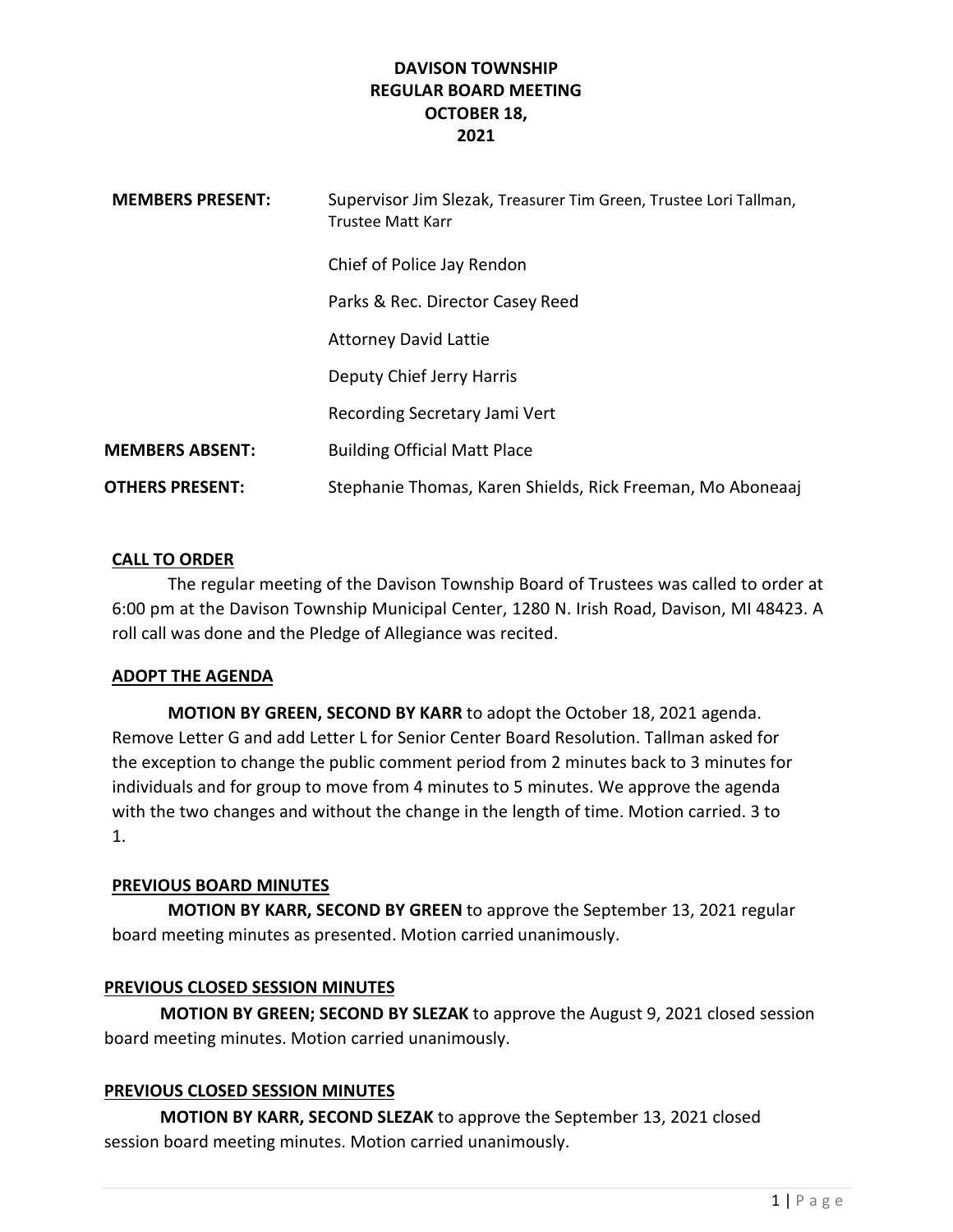#### TREASURER'S REPORT

 Mr. Green gave the Treasurer's Report for September 2021 with the total revenues of \$2,929,307.65. Actual income from General is \$59,769.51, Water and Sewer is \$777,187.82, Tax is \$2,092,350.32. The expenditures for General's year to date is \$1,923,249.61 which is 22.60% expended. The expenditures for Water and Sewer's year to date is \$1,644,529.44 which is 23.11% expended. The Board was notified today that the monthly medical premiums are going up from \$64,835.03 to 70,450.12 for active employees, dental is going from \$5,276.68 to \$5,725.10 which is an increase in \$5,381.04 annual. All together that is an increase in \$72,762.12 (8.65% increase) for medical and dental starting the beginning of the year.

MOTION BY SLEZAK; SECOND BY KARR to approve the September 2021 Treasurer's Report as presented. Motion carried unanimously.

#### APPROVE BOARD EXPENDITURES

 Mr. Slezak gave the Board Expenditures Report for August 5, 2021 through September 9, 2021 with the total expenses of \$5,680,216.70.

MOTION BY KARR; SECOND BY SLEZAK to approve payment of the Board Expenditures as presented. Roll Call: Green – yes; Slezak – yes; Karr – yes; Tallman - yes; Motion carried unanimously.

## UNFINISHED BUSINESS

None

## DEPARTMENT REPORTS & INFORMATIONAL ITEMS

Supervisor's Update – election coming up in two weeks.

 Police Update – one trunk or treat so far, and we have two more coming up this week and one more the next week; going to join the no-shave-November and donate to a charity.

 Parks Update – begin winterization of the parks; had a couple events; Queens and Princess ball back in September; past weekend we had Ireland's Dream; trunk-or-treat coming up this Friday at Lake Callis from 4-7:30 P.P. with pre-registration; activities next week decorate the trail of lights; lost two employees since last meeting; they took on higher paying jobs; started this past week with field trips to Williams; asked by the Davison Community Fund to take over there Vice Chair position come January 1, 2022.

 Building Update – for September issued 32 building permits; construction value of \$685,505.00; total cost of permits \$8,791.00.

## NEW BUSINESS

# PUBLIC HEARING FOR POLICE SPECIAL ASSESSMENT: TO INCLUDE APPROVAL FOR RESOLUTION 2021-6

 MOTION BY KARR, SECOND BY TALLMAN to approve resolution 2021-6 for Police Special Assessment. Roll Call – Tallman – yes; Karr – yes; Slezak – yes; Green - yes. Motion carried unanimously. Public comment opened up at 6:10 P.M./closed at 6:10 P.M.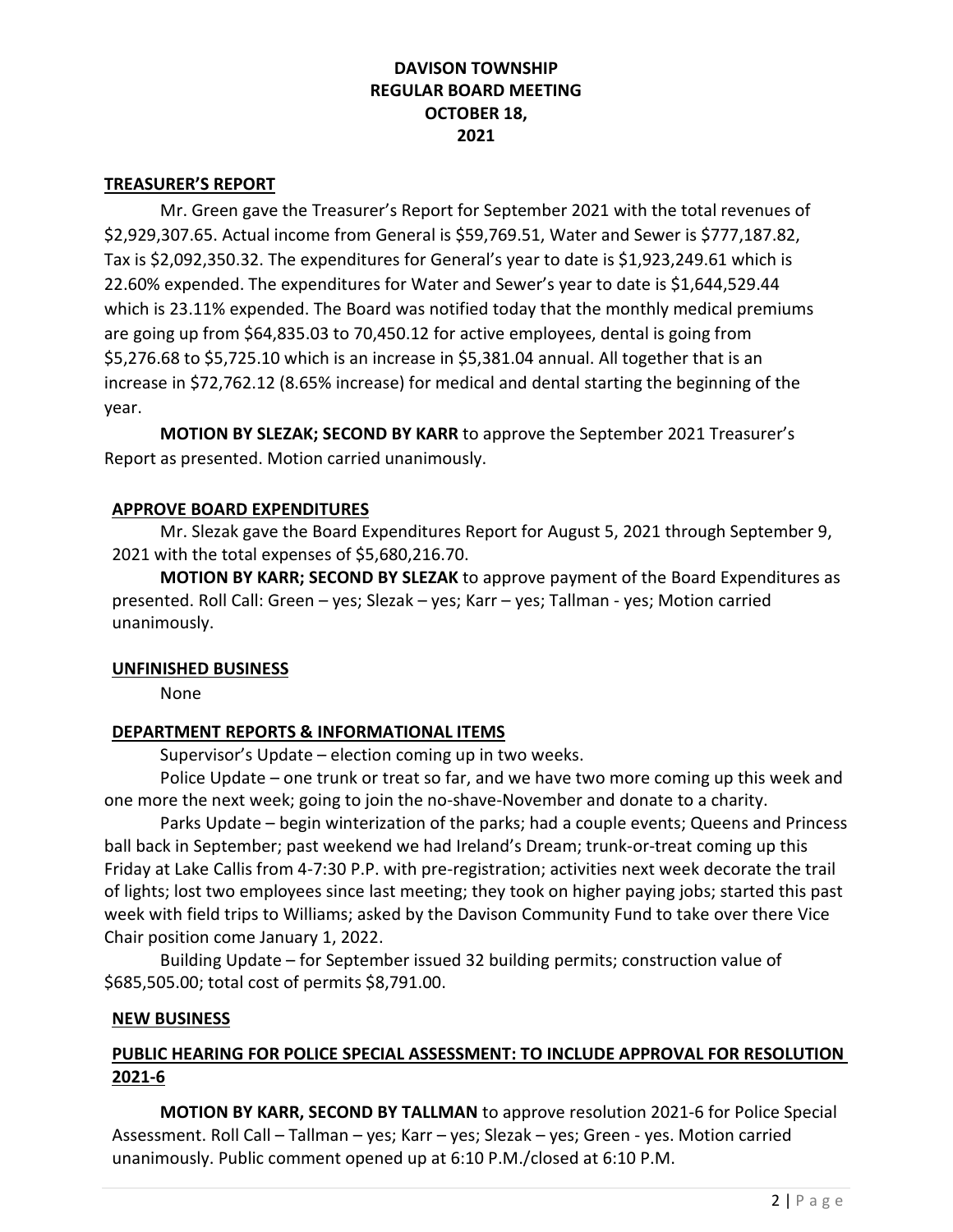# PUBLIC HEARING FOR FIRE SPECIAL ASSESSMENT: TO INCLUDE APPROVAL FOR RESOLUTION 2021-7

MOTION BY KARR, SECOND BY TALLMAN to approve resolution 2021-7 for Fire Special Assessment. Roll Call – Green – yes; Karr – yes; Slezak – yes; Tallman - yes. Motion carried unanimously. Public comment opened up at 6:12 P.M./closed at 6:12 P.M.

# PUBLIC HEARING FOR GARBAGE SPECIAL ASSESSMENT: TO INCLUDE APPROVAL FOR RESOLUTION 2021-5

MOTION BY KARR, SECOND BY TALLMAN to approve resolution 2021-5 for Garbage Special Assessment. Roll Call – Slezak – yes; Green – yes; Karr – yes; Tallman – yes. Motion carried unanimously. Public comment opened up at 6:13 P.M./closed at 6:13 P.M.

Karr - asked if the price was the same as last year?

Slezak – yes, same per parcel as last year.

# PUBLIC HEARING FOR STREET LIGHT SPECIAL ASSESSMENT: TO INCLUDE APPROVAL FOR RESOLUTION 2021-9

 MOTION BY SLEZAK, SECOND BY TALLMAN to approve resolution 2021-9 for Street Light Special Assessment. Roll Call – Green – yes; Slezak – yes; Karr – yes; Tallman – yes. Motion carried unanimously. Public comment opened up at 6:14 P.M./closed at 6:15 P.M.

Resident – what are they going to do differently this year?

 Slezak – went through with the auditors and found out last year was not done correctly, over \$10,000 was not billed out to the public, so we are putting it where it should be at this year.

# PUBLIC HEARING FOR GRIFFIN LAKE SPECIAL ASSESSMENT: TO INCLUDE APPROVAL FOR RESOLUTION 2021-8

 MOTION BY KARR, SECOND BY GREEN to approve resolution 2021-8 for Griffin Lake Special Assessment. Roll Call - Tallman – yes; Karr – yes; Green – yes; Slezak – yes. Motion carried unanimously. Public comment opened up at 6:16P.M./closed at 6:16 P.M.

## APPROVE NEW DDA MEMBERS

 Slezak – we are replacing two current DDA members that are/have stepped down; Kurtis McMahan will be replacing William Clancy term ending 12/31/2023; Mo Aboneaaj replacing Norb Shubert term ending 12/31/2024.

Karr – can we do two separate motions?

Lattie – they are two different term endings?

Slezak – yes.

Lattie – can you do two different motions?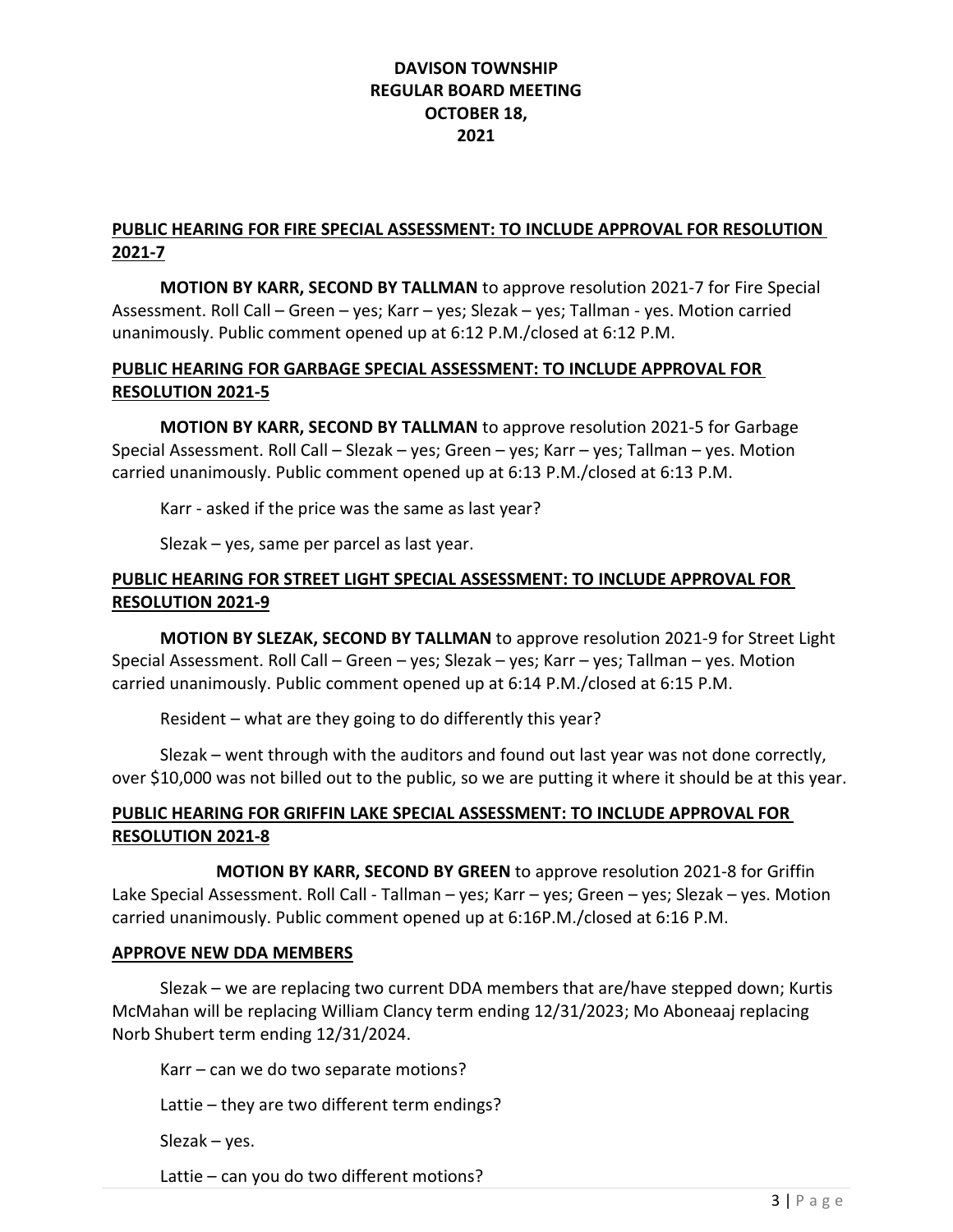Slezak – yes.

MOTION BY KARR, SECOND BY SLEZAK to appoint Kurtis McMahan to DDA term ending 12/31/2023. Roll Call – Green – yes; Slezak – yes; Karr – yes; Tallman - yes

Tallman – requested if these were the only two applicants?

 Slezak – yes, these are the only ones for the DDA. I have others for the Planning Commission, but we are not appointing them at this time.

Tallman – okay, thank you.

MOTION BY KARR, SECOND BY TALLMAN to appoint Mo Aboneaaj to DDA term ending 12/31/2024. Roll Call – Slezak – yes; Green – yes; Karr – yes; Tallman - yes

#### APPROVE HEALTH INSURANCE CHANGE FOR RETIREES 2021-2022

MOTION BY GREEN, SECOND BY SLEZAK to approve health insurance change for retirees 2021-2022.

Tallman – based on the legal decision provided I'm confused there were a group of retirees not able to make that change.

Slezak – over 65?

 Tallman – well I don't know who is in that group, that was not specified in the legal decision and change that without clarification; it don't matter to me if they are not over 65, based on the legal opinion to change health coverage; if we get consent from them, then we could.

Slezak – what page?

 Tallman – page 6, board may not make changes to medical, dental and vision benefits provided to employees/elected officials who were hired/elected prior to July 1, 2017 who retired under the current version of Ordinance 12- Section One.

 Slezak – just from all the conversation from the legal attorney it was fine; Lattie I'll ask your legal opinion.

 Lattie – you have opinion based on the Ordinance; just talking about the retirees that are affected by the Ordinance; interesting when looking at the opinion; there is no designation for those going on Medicare; those retiree under the previous Ordinance; need more clarification on the legal opinion.

Karr – same issue on what she was getting at; need clarification.

Lattie – did you have discussion with her on that Mr. Chair?

Slezak – she said it was fine to go, I've had several discussions with over the past week.

 Tallman – the opinion was very well organized and laid out; it does not specify out over 65 or under 65; do they go on Medicare; goes through different categories; conclusion whether we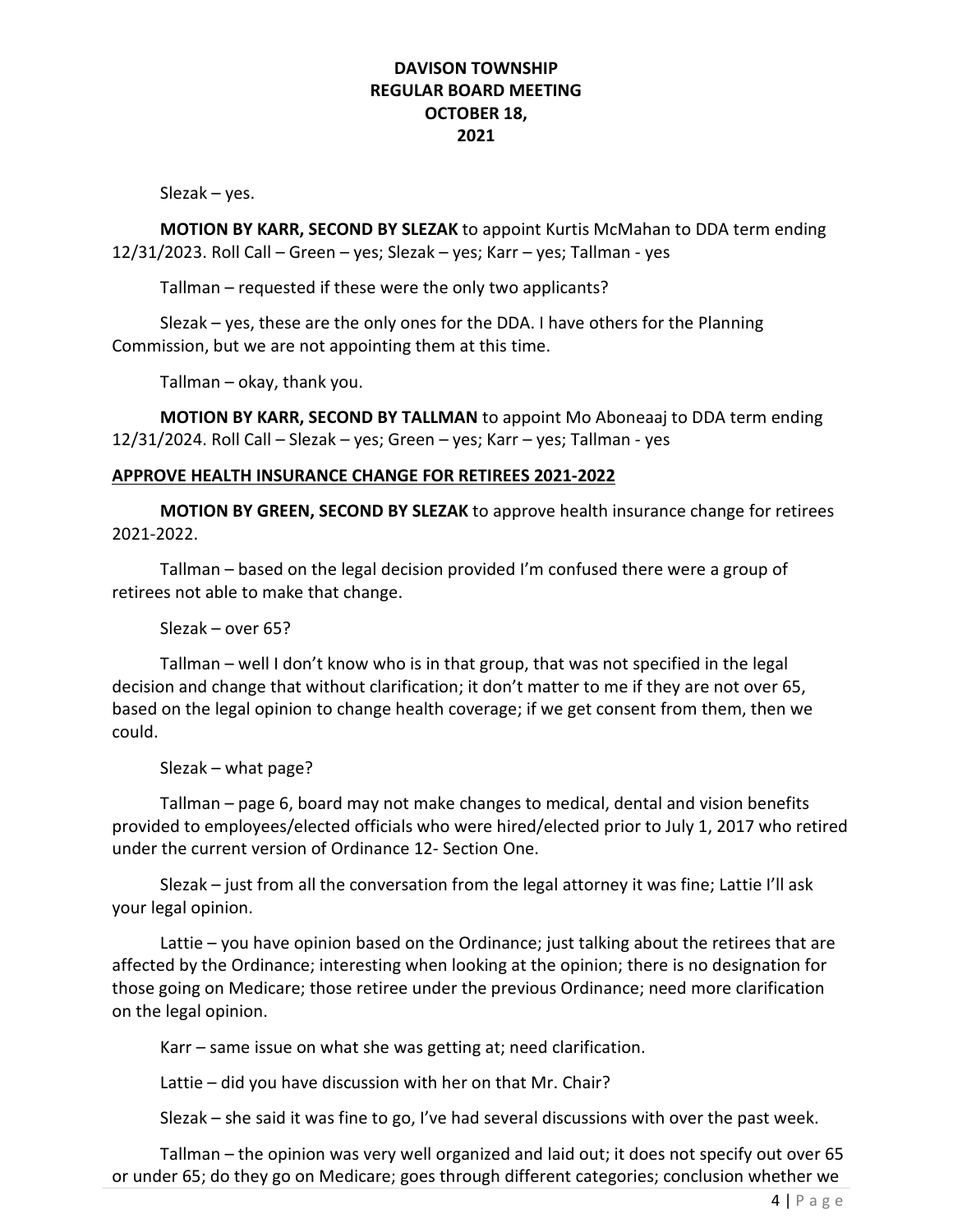can do it without their consent.

Slezak – if I have her call you directly will that be fine?

Tallman – yes.

 $Karr - it$  is just contradicting what she is stating.

Lattie – do you want me to step out and call her?

Slezak – that will be fine if you would want to do that.

Lattie – spoke with Guri and he stated we should go into closed session to ask questions.

MOTION BY SLEZAK, SECOND BY TALLMAN to go into closed session to discuss a written attorney opinion. Roll Call – Green – yes; Slezak – yes; Karr – yes; Tallman – yes. Motion carried unanimously.

Closed session began 6:42 P.M./Closed session stopped at 7:15 P.M.

MOTION BY GREEN, SECOND BY SLEZAK to retract the Retirees Health Insurance changes at this point and time.

Slezak – we are going to do a little more research and get more facts.

# APPROVE RECOMMENDATION TO HIRE RILEY FERGUSON TO FILL VACANT PARK MAINTENANCE POSITION

Karr – did his drug screen come back?

Slezak – yes.

Karr  $-$  at \$16.50?

Slezak – yes, that was fine.

MOTION BY SLEZAK, SECOND BY KARR to approve the hire of Riley Ferguson to fill the vacant maintenance position at \$16.50/hour. Roll Call – Tallman – yes; Karr – yes; Green – yes; Slezak – yes. Motion carried unanimously.

# APPROVE RECOMMENDATION OF CASE #16-RZ-98 – DCC CONSTRUCTION – A REQUEST TO REZONE PARCEL #25-05-15-100-027 FROM GC (GENERAL COMMERCIAL) TO M-1 (LIMITED MANUFACTURING)

MOTION BY KARR, SECOND BY TALLMAN to approve recommendation of Case #16-RZ-98 – DCC Construction – to rezone parcel #25-05-15-100-027 from GC (General Commercial) to M-1 (Limited Manufacturing). Roll Call – Green – yes; Slezak – yes; Karr – yes; Tallman – yes. Motion carried unanimously.

# APPROVE RECOMMENDATION OF CASE #16-RZ-97 – SHANNON ROZELL – A REQUEST TO REZONE PARCEL #25-05-29-100-002 – FROM GC (GENERAL COMMERCIAL) TO RU-1 (RESIDENTIAL URBAN)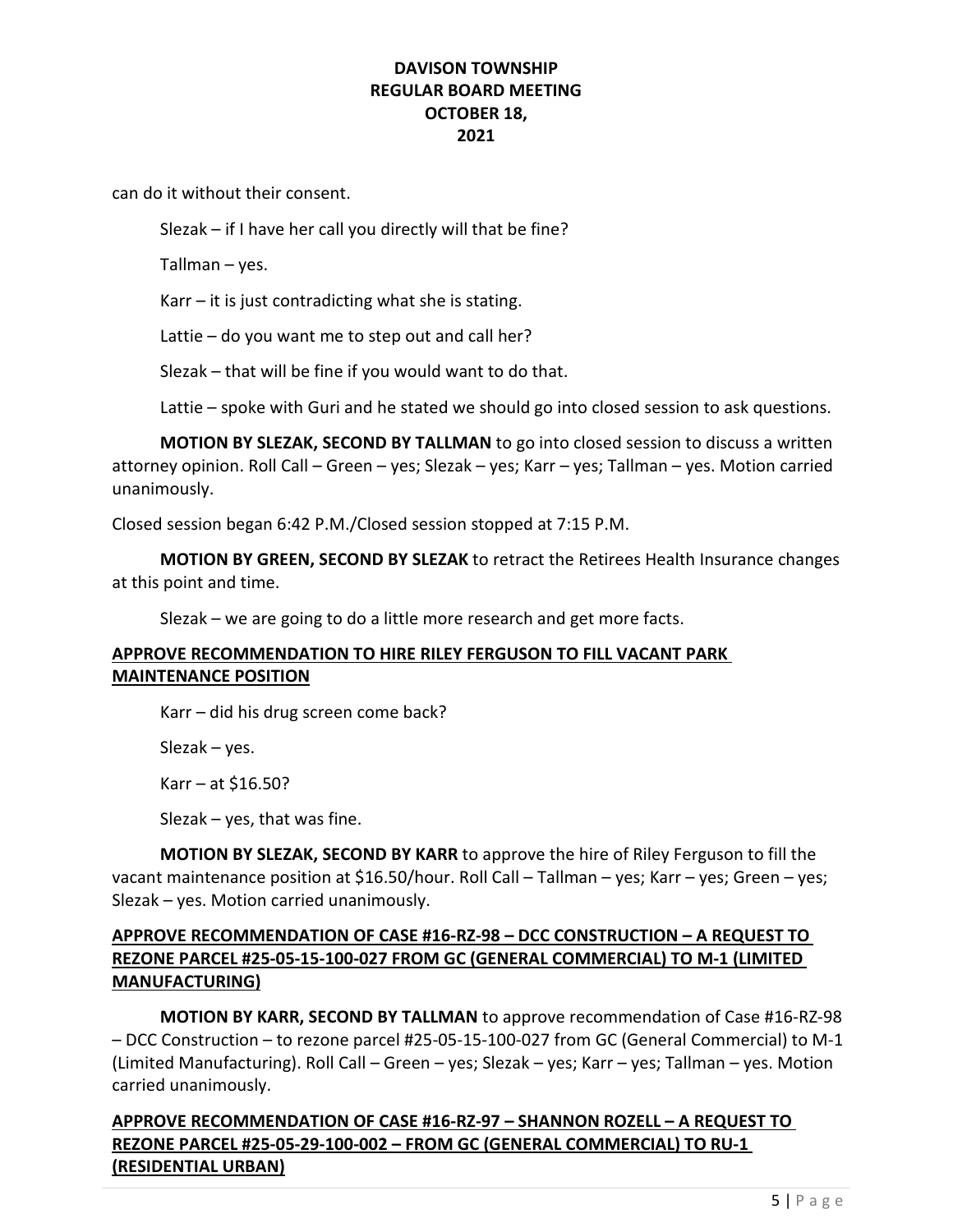## MOTION BY KARR, SECOND BY SLEZAK to approve recommendation of Case #16-RZ-97 –

Shannon Rozell – to rezone parcel #25-05-29-100-002 from GC (General Commercial) to RU-1 (Residential Urban). Roll Call – Karr – yes; Tallman – yes; Green – yes; Slezak – yes. Motion carried unanimously.

#### APPROVE DAVISON RICHFIELD SENIOR CENTER AUTHORITY BOARD RESOLUTION

 MOTION BY TALLMAN, SECOND BY SLEZAK to approve Davison Richfield Senior Center Authority Board Resolution to be closed when Davison Community Schools close for snow days. Roll Call – Karr – yes; Tallman – yes; Tallman – yes; Slezak – yes. Motion carried unanimously.

Tallman - to give a little insight it is a resolution to give the Senior Center to close when the Davison Schools close; there was some issues with the county; included some language that it could be done by approval of the Township and City and stay consistent with that policy of if the school is closed then the Senior Center will be closed.

#### INFORMATIONAL ITEMS:

- Halloween hours will be October 31, 2021 from 6:00 P.M. to 8:00 P.M. in Davison Township.
- PUD Irish Road Irish Manor Condominiums the Planning Commission approved the conceptual site plan for the plan unit development.

#### PUBLIC COMMENT

The public comment period opened at 6:32 P.M.

 Stephanie Thomas – 2311 Wicklow South Dr Davison, MI – talked with Tim on the Retiree's benefits; Humana says they will service, but what I found out is they won't accept it; they are not in network; they will bill it, but you could still get billed; average score with Medicare is 3; they are not meeting the needs of the patients; concern is if the retirees have to go out of network to get treatment.

 Karen Shields – 3393 Ray Rd Holly, MI – don't know what the labor attorney will say; benefits need to stay the same; don't want to go into Ascension and be denied care because they don't take Humana; need to find different plan; more research; not good to make change.

 Rick Freeman – 9368 Isabell Ln Davison, MI – you've heard the concern; we don't want to argue the content of the money saving for the Township; we had to give up certain things; beg you to reconsider; Humana is not accepted in Genesee County; slow down consider the employees that are under this plan.

 Mo Aboneaaj – 8509 Omar Dr Davison, MI – thank you for the support on being a DDA member; have the best intent for the residents; I questioned whether or not to run in the election when it comes up because of lack of support from some board members; however, I will utilize the campaign when running in 2024; there does need to be perspective on the board.

The public comment period was closed at 6:41 P.M.